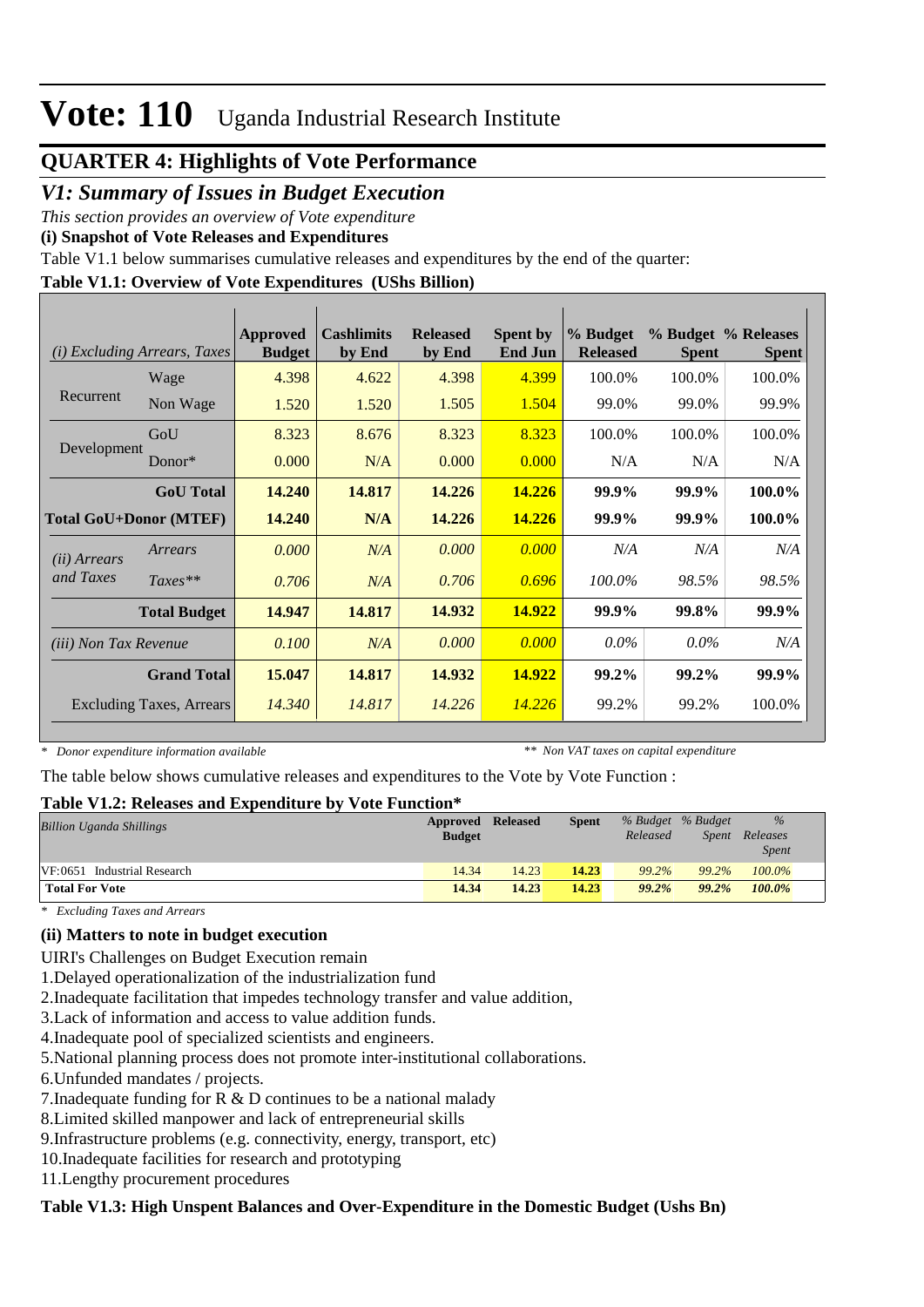### **QUARTER 4: Highlights of Vote Performance**

#### *(i) Major unpsent balances*

#### *(ii) Expenditures in excess of the original approved budget*

*\* Excluding Taxes and Arrears*

### *V2: Performance Highlights*

*This section provides highlights of output performance, focusing on key outputs and actions impelemented to improve section performance.*

|  |  | Table V2.1: Key Vote Output Indicators and Expenditures* |  |  |
|--|--|----------------------------------------------------------|--|--|
|  |  |                                                          |  |  |

| Vote, Vote Function<br><b>Key Output</b>            | <b>Approved Budget and</b><br><b>Planned outputs</b>                                                                                                                                                                                                                                                                                                                                                                                                                                                                                                                                                                   | <b>Cumulative Expenditure</b><br>and Performance                                                                                                                                                                                                                                                                                                                                                                                                                                                                                                                                                                                                                                                                                                                                                                                        | <b>Status and Reasons for</b><br>any Variation from Plans                                                                                                                                                                                                                                                                                                                                                                                                                                                                                                                               |
|-----------------------------------------------------|------------------------------------------------------------------------------------------------------------------------------------------------------------------------------------------------------------------------------------------------------------------------------------------------------------------------------------------------------------------------------------------------------------------------------------------------------------------------------------------------------------------------------------------------------------------------------------------------------------------------|-----------------------------------------------------------------------------------------------------------------------------------------------------------------------------------------------------------------------------------------------------------------------------------------------------------------------------------------------------------------------------------------------------------------------------------------------------------------------------------------------------------------------------------------------------------------------------------------------------------------------------------------------------------------------------------------------------------------------------------------------------------------------------------------------------------------------------------------|-----------------------------------------------------------------------------------------------------------------------------------------------------------------------------------------------------------------------------------------------------------------------------------------------------------------------------------------------------------------------------------------------------------------------------------------------------------------------------------------------------------------------------------------------------------------------------------------|
| <b>Vote Function: 0651 Industrial Research</b>      |                                                                                                                                                                                                                                                                                                                                                                                                                                                                                                                                                                                                                        |                                                                                                                                                                                                                                                                                                                                                                                                                                                                                                                                                                                                                                                                                                                                                                                                                                         |                                                                                                                                                                                                                                                                                                                                                                                                                                                                                                                                                                                         |
| <b>Output: 065101</b>                               | <b>Administation and Support Services</b>                                                                                                                                                                                                                                                                                                                                                                                                                                                                                                                                                                              |                                                                                                                                                                                                                                                                                                                                                                                                                                                                                                                                                                                                                                                                                                                                                                                                                                         |                                                                                                                                                                                                                                                                                                                                                                                                                                                                                                                                                                                         |
| Description of Performance: Recruit 50 high caliber | scientists and engineers, pay<br>salaries & other staff benefits to<br>260 employees; Pay asset<br>insurances, utility & property<br>expenses, Clear communication<br>and general supplies<br>expenditures, Pay maintenance<br>and professional services<br>expenses                                                                                                                                                                                                                                                                                                                                                   | Recruited 4 new personnel, paid A new Board of Directors was<br>salaries & other staff benefits to<br>256 employees; Pay asset<br>insurances, utility & property<br>expenses, Clear communication<br>and general supplies<br>expenditures, Pay maintenance<br>and professional services<br>expenses                                                                                                                                                                                                                                                                                                                                                                                                                                                                                                                                     | inaugurated and is now in place.<br>Recruitments and staffing issues<br>are awaiting Board guidance. •<br>However the need for<br>staff recruitment of high caliber<br>scientists and engineers in<br>addition at attractive<br>remuneration for retaining them<br>1.2bn. Current staffs in post<br>have not had remuneration<br>increment for the last four<br>financial years yet the trend of<br>cost of livings has been<br>accelerating. This has resulted<br>into increased staff turnover and<br>loss of motivation. To remedy<br>the situation an additional<br>budget of 3.6bn |
| <b>Output Cost:</b>                                 | 6.018<br>UShs Bn:                                                                                                                                                                                                                                                                                                                                                                                                                                                                                                                                                                                                      | UShs Bn:                                                                                                                                                                                                                                                                                                                                                                                                                                                                                                                                                                                                                                                                                                                                                                                                                                | 98.1%<br>5.903 % Budget Spent:                                                                                                                                                                                                                                                                                                                                                                                                                                                                                                                                                          |
| <b>Output: 065102</b>                               | <b>Research and Development</b>                                                                                                                                                                                                                                                                                                                                                                                                                                                                                                                                                                                        |                                                                                                                                                                                                                                                                                                                                                                                                                                                                                                                                                                                                                                                                                                                                                                                                                                         |                                                                                                                                                                                                                                                                                                                                                                                                                                                                                                                                                                                         |
| Description of Performance: Develop new value added | products. Provide chemical,<br>material and microbial<br>analytical services for UIRI<br>internal and external clients.<br>Design and fabricate prototypes<br>of affordable and appropriate<br>technologies for dissemination.<br>Initiate new project research<br>agendas. Undertake research<br>projects<br>for targeted value added<br>products to reduce post harvest<br>loss and house hold incomes.<br>Launch and commercialize<br>already developed products.<br>Commercialization and<br>marketing of Newcastle vaccine. samples for food, beverage,<br>Operationalise established<br>valued addition centers. | The food laboratory specifically .Research can only be<br>promotes food product<br>development, through<br>development of various food<br>recipes that can be scaled up for the people through technology<br>commercialization. A total of 16 transfer and technology<br>products were developed.<br>Entrepreneurs are also trained to processing centers as catalyst<br>undertake the food product<br>development process including<br>bench testing, shelf life studies,<br>product reworking, quality<br>control and assurance,<br>appropriate packaging and<br>branding.<br>The<br>Chemistry and Microbiology<br>laboratories analysed 151<br>alchol and other parameters for<br>quality. The laboratories were<br>established to support the<br>Institute in product<br>development through testing<br>and microbiological quality | meaningful when utilized for<br>development. This requires<br>8.42bn for taking technology to<br>development; Expansion of agro<br>for rural industrialization and<br>ccommercialization of<br>developed value added products.                                                                                                                                                                                                                                                                                                                                                          |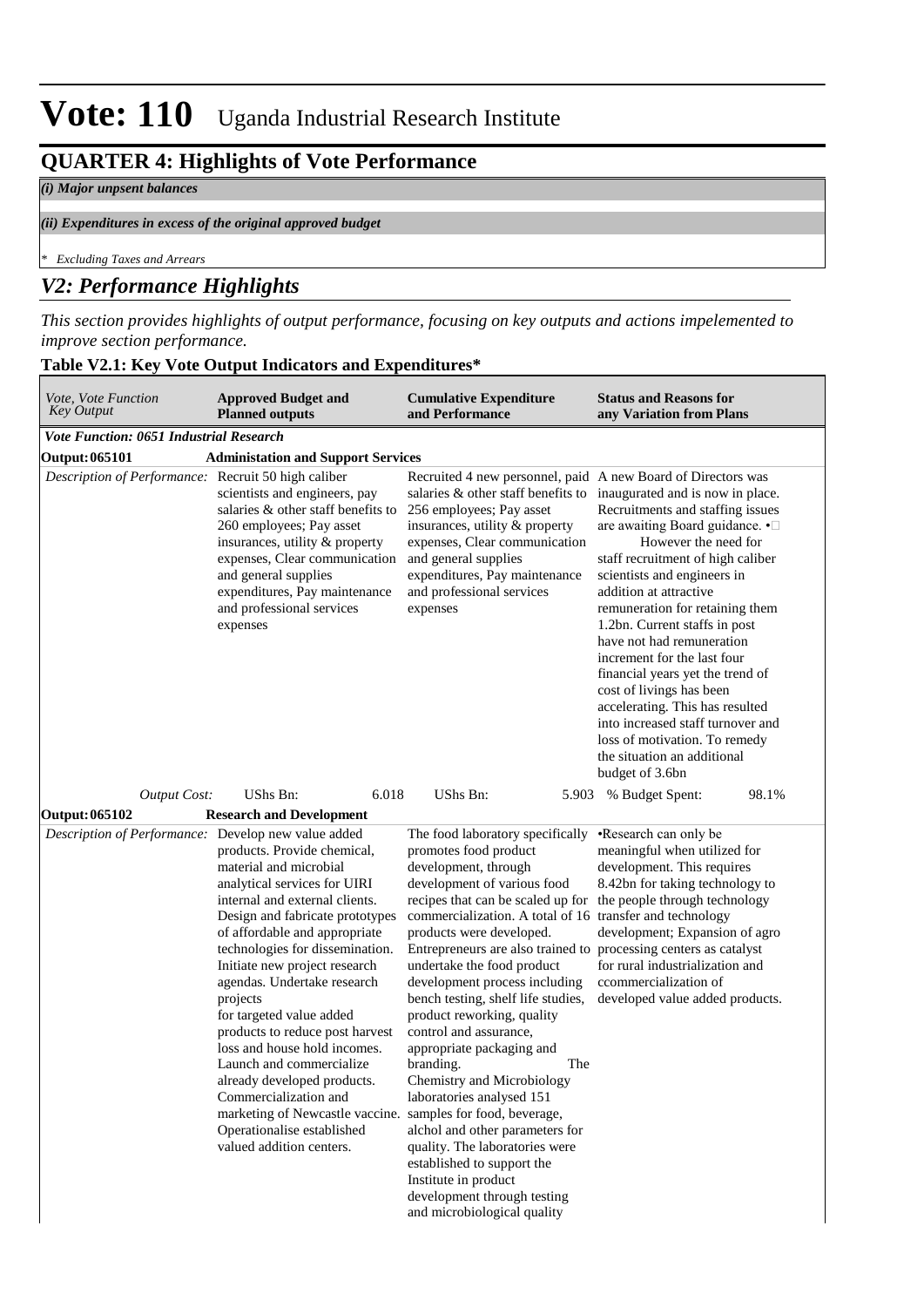### **QUARTER 4: Highlights of Vote Performance**

| <i>Vote, Vote Function</i><br><b>Key Output</b>                                                    | <b>Approved Budget and</b><br><b>Planned outputs</b>                                                                                                                                                                                                                                                                                                                                                                                                        | <b>Cumulative Expenditure</b><br>and Performance                                                                                                                                                                                                                                                                                                                                                                                                                                                                                                                                                                                                                                                                                            | <b>Status and Reasons for</b><br>any Variation from Plans                                                                                                                                                                                                                                                                                                                                                              |
|----------------------------------------------------------------------------------------------------|-------------------------------------------------------------------------------------------------------------------------------------------------------------------------------------------------------------------------------------------------------------------------------------------------------------------------------------------------------------------------------------------------------------------------------------------------------------|---------------------------------------------------------------------------------------------------------------------------------------------------------------------------------------------------------------------------------------------------------------------------------------------------------------------------------------------------------------------------------------------------------------------------------------------------------------------------------------------------------------------------------------------------------------------------------------------------------------------------------------------------------------------------------------------------------------------------------------------|------------------------------------------------------------------------------------------------------------------------------------------------------------------------------------------------------------------------------------------------------------------------------------------------------------------------------------------------------------------------------------------------------------------------|
|                                                                                                    |                                                                                                                                                                                                                                                                                                                                                                                                                                                             | assurance, and to serve industry<br>through provision of analytical<br>services. Microbiological<br>quality is a critical determinant<br>of competitiveness of processed<br>products. The policy objective<br>is to provide authentic and<br>verifiable analytical services to<br>industry in order to enhance<br>industrial growth and<br>competitiveness. The<br>department has moreover<br>expanded into a modern<br>research centre to facilitate<br>utilization of chemical and<br>biological and biochemical<br>systems for transformation of<br>natural resources for economic<br>benefits. The Technology<br>Development Center designs<br>and develops appropiate<br>technologies as solutions to<br>industrial technological gaps |                                                                                                                                                                                                                                                                                                                                                                                                                        |
| Performance Indicators:                                                                            |                                                                                                                                                                                                                                                                                                                                                                                                                                                             |                                                                                                                                                                                                                                                                                                                                                                                                                                                                                                                                                                                                                                                                                                                                             |                                                                                                                                                                                                                                                                                                                                                                                                                        |
| No. of value added products<br>developed for<br>industralisation to reduce<br>post harvest losses. | 50                                                                                                                                                                                                                                                                                                                                                                                                                                                          | 55                                                                                                                                                                                                                                                                                                                                                                                                                                                                                                                                                                                                                                                                                                                                          |                                                                                                                                                                                                                                                                                                                                                                                                                        |
| No. of research projects<br>initiated                                                              | 5                                                                                                                                                                                                                                                                                                                                                                                                                                                           | 6                                                                                                                                                                                                                                                                                                                                                                                                                                                                                                                                                                                                                                                                                                                                           |                                                                                                                                                                                                                                                                                                                                                                                                                        |
| No. of product analyses<br>undertaken for quality checks                                           | 300                                                                                                                                                                                                                                                                                                                                                                                                                                                         | 1089                                                                                                                                                                                                                                                                                                                                                                                                                                                                                                                                                                                                                                                                                                                                        |                                                                                                                                                                                                                                                                                                                                                                                                                        |
| <b>Output Cost:</b>                                                                                | UShs Bn:<br>1.563                                                                                                                                                                                                                                                                                                                                                                                                                                           | UShs Bn:<br>1.576                                                                                                                                                                                                                                                                                                                                                                                                                                                                                                                                                                                                                                                                                                                           | 100.8%<br>% Budget Spent:                                                                                                                                                                                                                                                                                                                                                                                              |
| Output: 065103                                                                                     | <b>Industrial and technological Incubation</b>                                                                                                                                                                                                                                                                                                                                                                                                              |                                                                                                                                                                                                                                                                                                                                                                                                                                                                                                                                                                                                                                                                                                                                             |                                                                                                                                                                                                                                                                                                                                                                                                                        |
|                                                                                                    | Description of Performance: Expand the UIRI Industrial and Business incubation is a novel<br><b>Technological Business</b><br>Incubation portfolio. Extend<br>support to business incubation<br>and MSME. Promote and create their survival rate. UIRI's<br>awareness of new products by<br>SME's, Develop business<br>management skills through ICT<br>applications. Train MSMS in<br>product formulation, skills<br>development and capacity<br>building. | approach the institute uses to<br>nurture and support startup<br>enterprises in order to enhance<br>expand in leaps and bounds.<br>During the quarter 11 incubates<br>entered into memoranda of<br>Understanding with UIRI.<br>These are: 1.UWEAL<br>(Uganda Women's<br>Entrepreneurs Association Ltd). level and propel industry.<br>2.CEBUFAMU LTD<br>(Mother's Union Central<br><b>Buganda Diocese)</b><br>3. Ariber (U) Ltd<br>4. Rwot Omara Women Group<br>5.Global Sweet Bread<br>6. Kabale Youth Action<br>7. Scale Biofuel Ltd<br>8.KAMADIF<br>9. Nyowe Ventures Company Ltd<br>10. Kigezi Highland Beverages                                                                                                                       | Business incubation-Expansion<br>and greater support to UIRI<br>Business incubation program<br>has proved successful. 2.6bn is<br>required to build capacity and<br>business incubation continues to boost growth of micro and small<br>scale start up enterprises<br>This will strengthen the<br>program and enhance<br>innovation, by creating<br>enterprises from value addition,<br>primary level to manufacturing |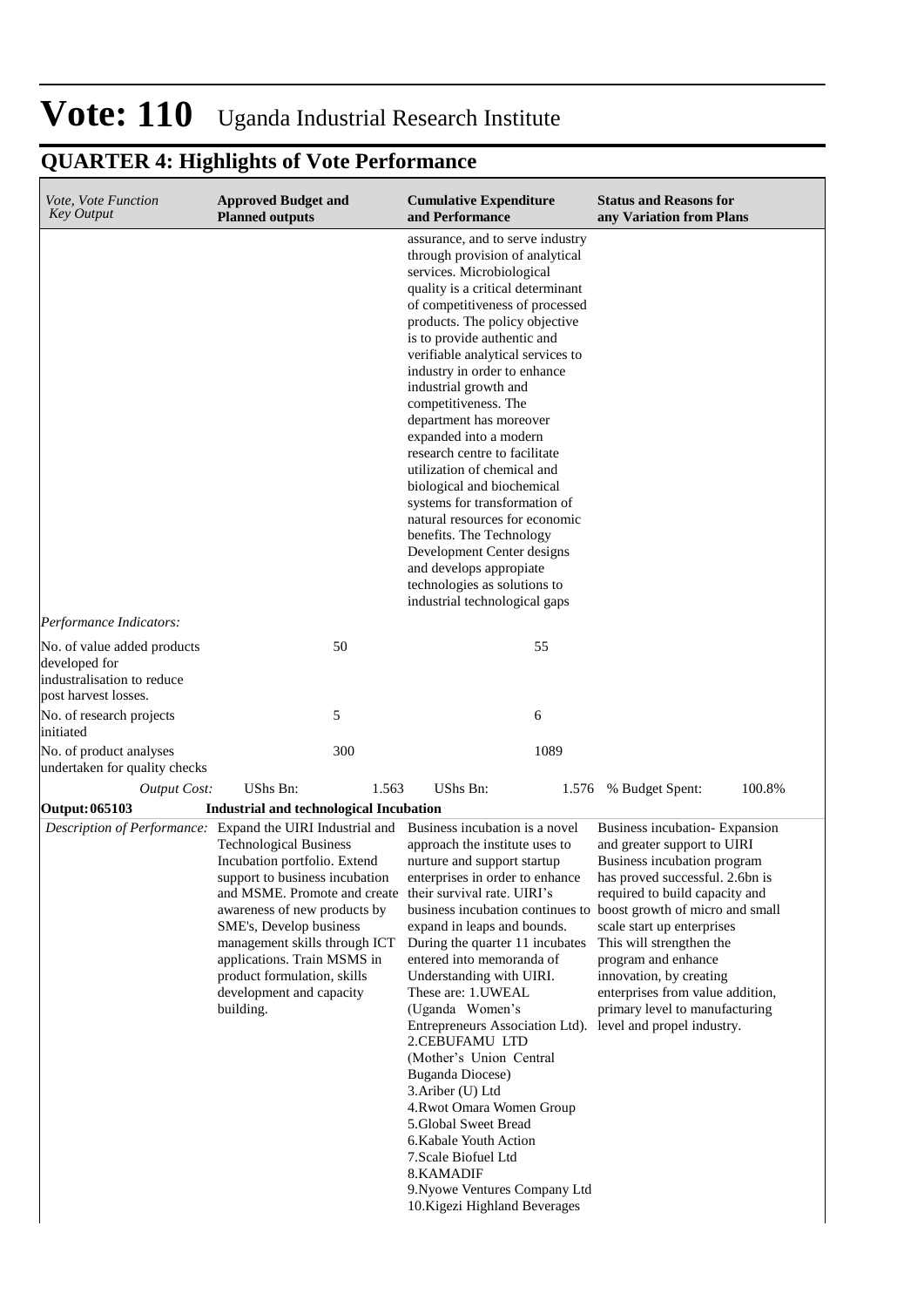### **QUARTER 4: Highlights of Vote Performance**

| <i>Vote, Vote Function</i><br><b>Key Output</b>                                      | <b>Approved Budget and</b><br><b>Planned outputs</b>                                                                                                                                                                                                                                                                                                                  | <b>Cumulative Expenditure</b><br>and Performance                                                                                                                                                                                                                                                                                                                                                                                                                                                                                                                                                                                                                                     | <b>Status and Reasons for</b><br>any Variation from Plans |
|--------------------------------------------------------------------------------------|-----------------------------------------------------------------------------------------------------------------------------------------------------------------------------------------------------------------------------------------------------------------------------------------------------------------------------------------------------------------------|--------------------------------------------------------------------------------------------------------------------------------------------------------------------------------------------------------------------------------------------------------------------------------------------------------------------------------------------------------------------------------------------------------------------------------------------------------------------------------------------------------------------------------------------------------------------------------------------------------------------------------------------------------------------------------------|-----------------------------------------------------------|
|                                                                                      |                                                                                                                                                                                                                                                                                                                                                                       | Ltd<br>11. Kaganga Dairy Farm                                                                                                                                                                                                                                                                                                                                                                                                                                                                                                                                                                                                                                                        |                                                           |
| Performance Indicators:                                                              |                                                                                                                                                                                                                                                                                                                                                                       |                                                                                                                                                                                                                                                                                                                                                                                                                                                                                                                                                                                                                                                                                      |                                                           |
| No. of technologies                                                                  | 20                                                                                                                                                                                                                                                                                                                                                                    | 17                                                                                                                                                                                                                                                                                                                                                                                                                                                                                                                                                                                                                                                                                   |                                                           |
| deployed with incubatees<br>No. of SME's incubates                                   | 25                                                                                                                                                                                                                                                                                                                                                                    | 29                                                                                                                                                                                                                                                                                                                                                                                                                                                                                                                                                                                                                                                                                   |                                                           |
| taken on                                                                             |                                                                                                                                                                                                                                                                                                                                                                       |                                                                                                                                                                                                                                                                                                                                                                                                                                                                                                                                                                                                                                                                                      |                                                           |
| <b>Output Cost:</b><br><b>Output: 065104</b>                                         | UShs Bn:<br>1.577<br><b>Model Value Addition Centre Establishment</b>                                                                                                                                                                                                                                                                                                 | UShs Bn:                                                                                                                                                                                                                                                                                                                                                                                                                                                                                                                                                                                                                                                                             | 97.7%<br>1.540 % Budget Spent:                            |
| Description of Performance: Establish and equip value                                | additional centers in regions of<br>target raw material.<br>Operatonalise value addition<br>centers to stimulate farmer raw<br>material as the centers would<br>provide ready market for their<br>produce.                                                                                                                                                            | There is clear demonstration of<br>increased agricultural produce<br>in areas where the value<br>addition centers have been<br>established. The grass root<br>communities have moved to<br>domestic farming to semi<br>commercial farming or to<br>cooperative or organized group<br>farming as they are assured of<br>market at the Value Addition<br>/Research Centers. This has<br>resulted into increased<br>household incomes in these<br>locations.<br>Consequently the Value<br><b>Addition and Research Centers</b><br>have sufficient amount of raw<br>material to value add and for<br>research purposes. These<br>research centers are aimed at to<br>be self-sufficient. | N/A                                                       |
| Performance Indicators:                                                              |                                                                                                                                                                                                                                                                                                                                                                       |                                                                                                                                                                                                                                                                                                                                                                                                                                                                                                                                                                                                                                                                                      |                                                           |
| No. of products up-scaled<br>and commercialized by the<br>centres                    | 30                                                                                                                                                                                                                                                                                                                                                                    | 33                                                                                                                                                                                                                                                                                                                                                                                                                                                                                                                                                                                                                                                                                   |                                                           |
| No. of model value addition<br>centres at 75% completition                           | 3                                                                                                                                                                                                                                                                                                                                                                     | 3                                                                                                                                                                                                                                                                                                                                                                                                                                                                                                                                                                                                                                                                                    |                                                           |
| No. of local raw materials<br>developed and populated in<br>the scientific databases | 40                                                                                                                                                                                                                                                                                                                                                                    | 35                                                                                                                                                                                                                                                                                                                                                                                                                                                                                                                                                                                                                                                                                   |                                                           |
| <b>Output Cost:</b>                                                                  | UShs Bn:<br>0.519                                                                                                                                                                                                                                                                                                                                                     | UShs Bn:                                                                                                                                                                                                                                                                                                                                                                                                                                                                                                                                                                                                                                                                             | 0.500 % Budget Spent:<br>96.2%                            |
| <b>Output: 065105</b>                                                                | <b>Facility Repair and Maintenance</b>                                                                                                                                                                                                                                                                                                                                |                                                                                                                                                                                                                                                                                                                                                                                                                                                                                                                                                                                                                                                                                      |                                                           |
|                                                                                      | <i>Description of Performance:</i> Continued preventative / routine UIRI continues to carry out<br>maintenance, upgrades of<br>technologies, system and<br>servicing of unplanned break<br>downs. These include<br>machinery equipment, of<br>electricial system, water and<br>drianage, cold rooms, air<br>conditioners. Replacements and<br>refabrication of parts. | preventative / routine<br>maintenance, upgrades of<br>technologies, system and<br>servicing of unplanned break<br>downs. These include<br>machinery and equipment,<br>mechanical and electrical<br>system, ICT equipment, water<br>and drainage, cold rooms, air<br>conditioners. Replacements and<br>refabrication of parts.                                                                                                                                                                                                                                                                                                                                                        | N/A                                                       |
| <b>Output Cost:</b>                                                                  | UShs Bn:<br>0.600                                                                                                                                                                                                                                                                                                                                                     | UShs Bn:                                                                                                                                                                                                                                                                                                                                                                                                                                                                                                                                                                                                                                                                             | 89.3%<br>0.536 % Budget Spent:                            |
| Output: 065106                                                                       | <b>Industrial Skills Development and Capacity Building</b>                                                                                                                                                                                                                                                                                                            |                                                                                                                                                                                                                                                                                                                                                                                                                                                                                                                                                                                                                                                                                      |                                                           |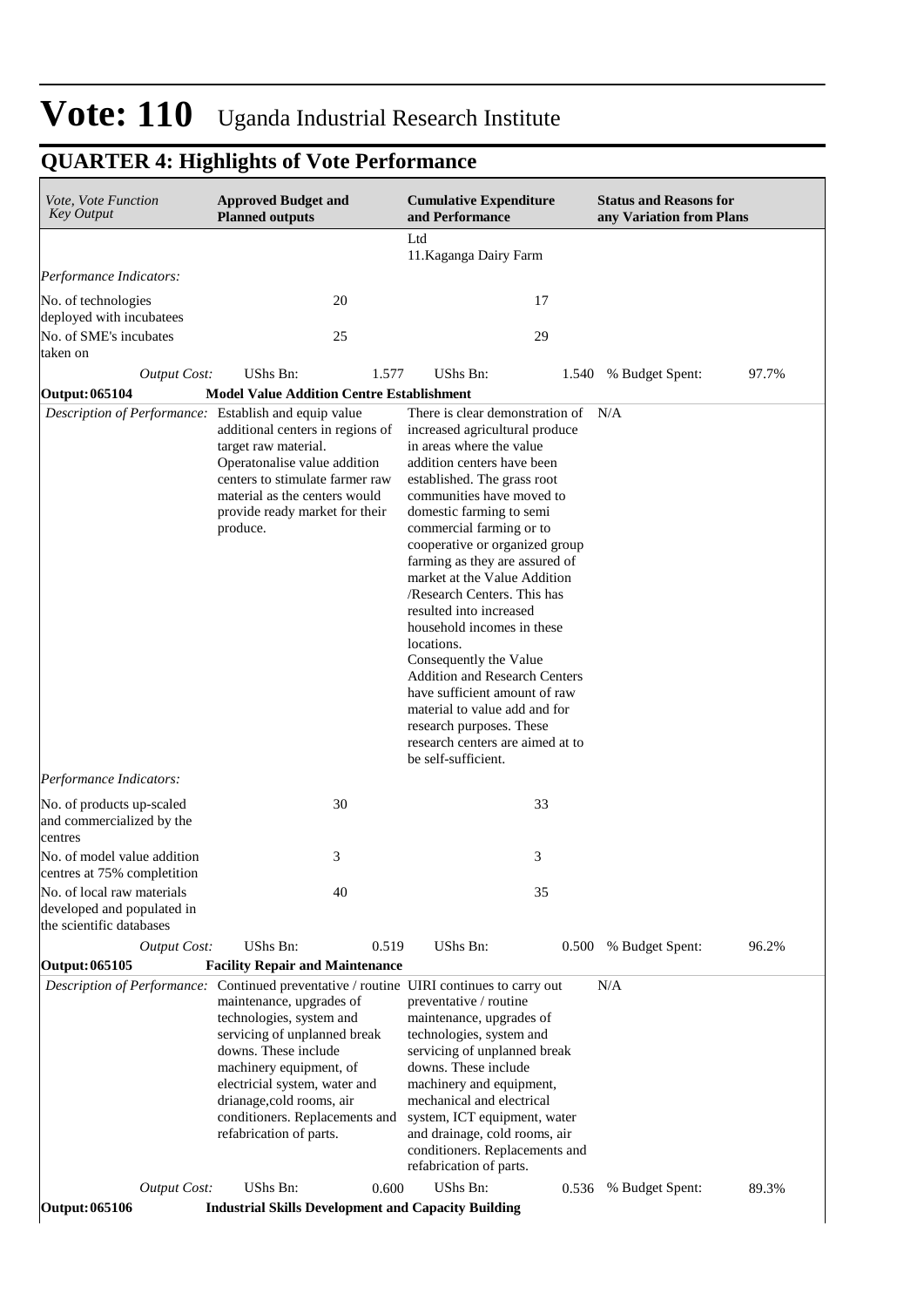### **QUARTER 4: Highlights of Vote Performance**

| Vote, Vote Function<br><b>Key Output</b>                                          | <b>Approved Budget and</b><br><b>Planned outputs</b>                                                                                                                                                                                                                                                                                                                                             | <b>Cumulative Expenditure</b><br>and Performance                                                                                                                                                                                                                                                                                                                                                                                                                                    | <b>Status and Reasons for</b><br>any Variation from Plans                                                                                                                                                                                     |
|-----------------------------------------------------------------------------------|--------------------------------------------------------------------------------------------------------------------------------------------------------------------------------------------------------------------------------------------------------------------------------------------------------------------------------------------------------------------------------------------------|-------------------------------------------------------------------------------------------------------------------------------------------------------------------------------------------------------------------------------------------------------------------------------------------------------------------------------------------------------------------------------------------------------------------------------------------------------------------------------------|-----------------------------------------------------------------------------------------------------------------------------------------------------------------------------------------------------------------------------------------------|
| Description of Performance:                                                       | The Institutes Industrial Skills<br>and Capacity development<br>includes internship programs,<br>industrial training for university<br>continuing students, staff<br>trainings for skills upgrading<br>and enhancement of new<br>evolving technologies. It also<br>includes production trainings in<br>various food processing fields<br>and engineering technics for<br>potential entrepreneurs | Beyond the Institutes Industrial<br>Skills and Capacity<br>development program that<br>includes internship programs,<br>industrial hands-on-training for<br>university continuing students,<br>there are guided tours to<br>increase exposure, staff<br>trainings for skills upgrading<br>and enhancement of new<br>evolving technologies. It also<br>includes production trainings in<br>various food processing fields<br>and engineering technics for<br>potential entrepreneurs | •Industrial skills capacity<br>building - Industrial skills<br>capacity building - Majority of<br>graduating scientists and<br>engineers lack practical<br>application of knowledge<br>acquired hence the need for<br>0.85bn to reskill them. |
| Performance Indicators:                                                           |                                                                                                                                                                                                                                                                                                                                                                                                  |                                                                                                                                                                                                                                                                                                                                                                                                                                                                                     |                                                                                                                                                                                                                                               |
| No. of apprenticeships taken<br>lon                                               | 70                                                                                                                                                                                                                                                                                                                                                                                               | 60                                                                                                                                                                                                                                                                                                                                                                                                                                                                                  |                                                                                                                                                                                                                                               |
| No. of SMEs trained in<br>industrial development and<br>value addition processing | 300                                                                                                                                                                                                                                                                                                                                                                                              | 894                                                                                                                                                                                                                                                                                                                                                                                                                                                                                 |                                                                                                                                                                                                                                               |
| <b>Output Cost:</b>                                                               | UShs Bn:<br>0.121                                                                                                                                                                                                                                                                                                                                                                                | UShs Bn:<br>0.116                                                                                                                                                                                                                                                                                                                                                                                                                                                                   | % Budget Spent:<br>96.2%                                                                                                                                                                                                                      |
| <b>Vote Function Cost</b>                                                         | <b>UShs Bn:</b>                                                                                                                                                                                                                                                                                                                                                                                  | 14.340 UShs Bn:                                                                                                                                                                                                                                                                                                                                                                                                                                                                     | 99.2%<br>14.226 % Budget Spent:                                                                                                                                                                                                               |
| <b>Cost of Vote Services:</b>                                                     | UShs Bn:                                                                                                                                                                                                                                                                                                                                                                                         | 14.340 UShs Bn:                                                                                                                                                                                                                                                                                                                                                                                                                                                                     | 99.2%<br>14.226 $%$ Budget Spent:                                                                                                                                                                                                             |

*\* Excluding Taxes and Arrears*

The Highlight of Q4 performance is that all key indicators for the financial year ending 2014/15 have been achieved; Targets for Research and development, Business Incubation, establishment of Model Value Additional, technology transfer, construction of government buildings and purchase of specialized machinery and equipment have been achieved

#### **Table V2.2: Implementing Actions to Improve Vote Performance**

| <b>Planned Actions:</b>                                                                                                                          | <b>Actual Actions:</b>                                                                                                                                                                                                                                                                                                                                                                                                      | <b>Reasons for Variation</b>                                                                           |
|--------------------------------------------------------------------------------------------------------------------------------------------------|-----------------------------------------------------------------------------------------------------------------------------------------------------------------------------------------------------------------------------------------------------------------------------------------------------------------------------------------------------------------------------------------------------------------------------|--------------------------------------------------------------------------------------------------------|
| Vote: 110 Uganda Industrial Research Institute                                                                                                   |                                                                                                                                                                                                                                                                                                                                                                                                                             |                                                                                                        |
| Vote Function: 0651 Industrial Research                                                                                                          |                                                                                                                                                                                                                                                                                                                                                                                                                             |                                                                                                        |
| Enhance the Business incubation<br>portfolio. Take technology to the people                                                                      | The business incubation portfolio at<br>UIRI has grown from strength to<br>strength. In addition to design, product<br>development and product processing,<br>UIRI also supports its incubatees in<br>product certification processes,<br>undertakes market research,<br>recruitment of incubatee technical<br>personnel, which enhances product<br>quality                                                                 | •Strengthening of the Industrial and<br>technological incubation center requires<br>2.60 <sub>bn</sub> |
| Upgrade staff skills to measure up to the<br>ever evolving technologies to be able to<br>design and develop competitity products<br>and services | Deliberate effort to undertake<br>specialized training for UIRI technical<br>staff and consequently train<br>entrepreneurs and students has been<br>actualized. UIRI provides a wide scope<br>of exposure and training to the<br>nationals ranging from guided study<br>tours, hands-on-training to students and<br>entrepreneurs. This has spured an<br>appreciation for design and<br>developmnet of competitive products | N/A                                                                                                    |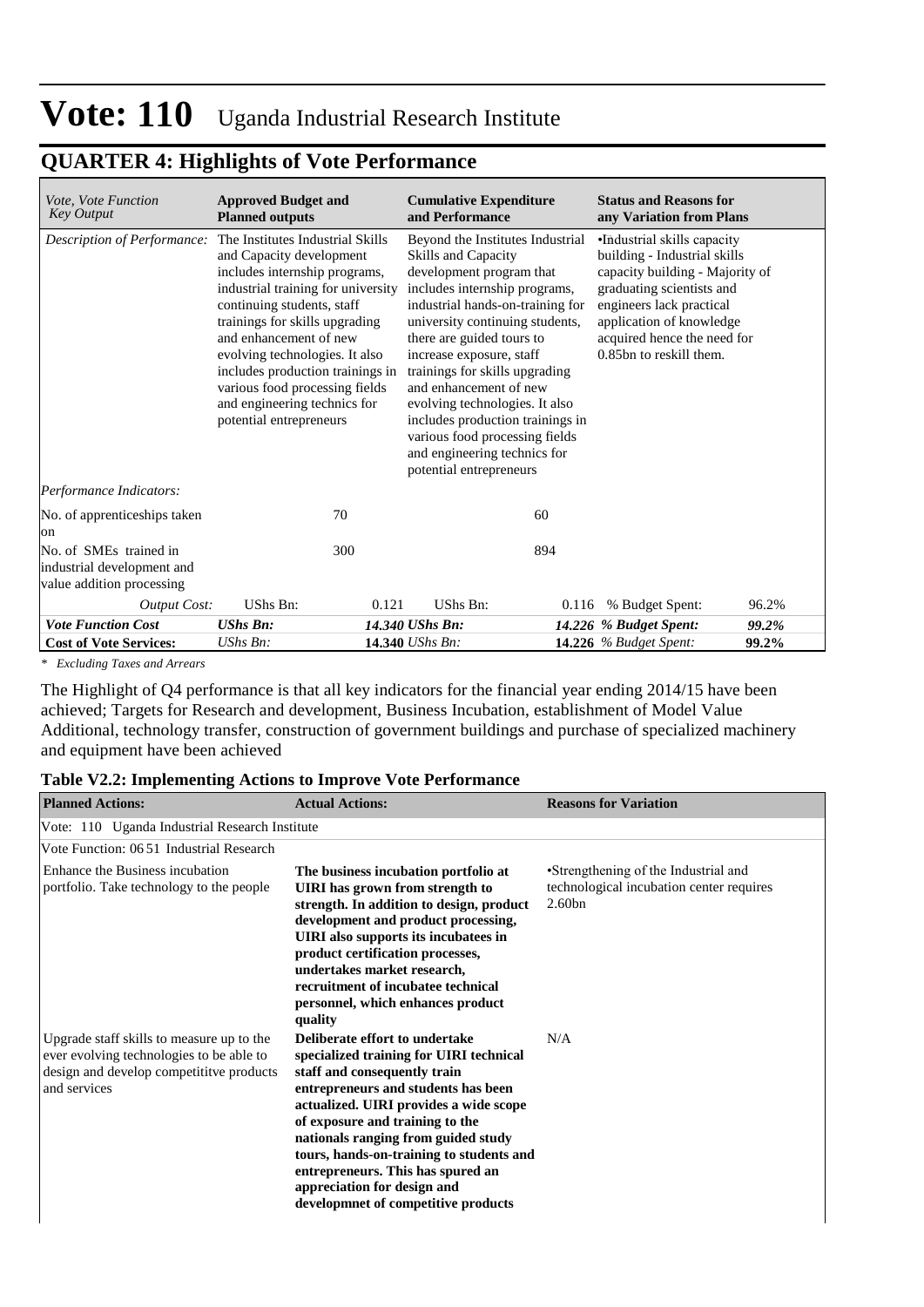### **QUARTER 4: Highlights of Vote Performance**

| <b>Planned Actions:</b>                                                          | <b>Actual Actions:</b>                                                                                                                                                                                                                                                                                                                       | <b>Reasons for Variation</b> |
|----------------------------------------------------------------------------------|----------------------------------------------------------------------------------------------------------------------------------------------------------------------------------------------------------------------------------------------------------------------------------------------------------------------------------------------|------------------------------|
| Vote: 110 Uganda Industrial Research Institute                                   |                                                                                                                                                                                                                                                                                                                                              |                              |
| Vote Function: 0651 Industrial Research                                          |                                                                                                                                                                                                                                                                                                                                              |                              |
| Establish the Regional Scientific and<br>Innovation hub as Center of Excellence. | <b>Establishment of a Scientific and</b><br><b>Technological Innovation Hub has been</b><br>incorporated in the National<br>Development Plan II for the period<br>2015/16 to 2019/2020. This is aimed to:<br>•Create, acquire and implement new<br>technologies, processes and know-how<br>for industrial application and value<br>addition. | Awaiting funding of 2.5bn    |
|                                                                                  | <b>•Promote and encourage the use of</b><br>modern manufacturing practices and<br>tools in agriculture, industry and<br>mining.                                                                                                                                                                                                              |                              |
|                                                                                  | <b>•Innovations in manufacturing</b><br>technologies, products, processes and<br>procuring and absorbing new enabling<br>and relevant technologies                                                                                                                                                                                           |                              |
|                                                                                  | •Manage academia-industry technology<br>transfer                                                                                                                                                                                                                                                                                             |                              |
|                                                                                  | •Create efficiency in exploitation of<br>natural resources                                                                                                                                                                                                                                                                                   |                              |
|                                                                                  | • Increase agro-processing and value<br>addition                                                                                                                                                                                                                                                                                             |                              |
|                                                                                  | • Improve export quality to global<br>market standards                                                                                                                                                                                                                                                                                       |                              |
|                                                                                  | <b>•Recommend how to regulate</b><br>manufacturing quality standards                                                                                                                                                                                                                                                                         |                              |
|                                                                                  | <b>•Recommend how to improve the</b><br>technical skills base of the country                                                                                                                                                                                                                                                                 |                              |
|                                                                                  | •Eeasibility, Market and product<br>research                                                                                                                                                                                                                                                                                                 |                              |
|                                                                                  | •Prepare commercial exploitation<br>strategies                                                                                                                                                                                                                                                                                               |                              |
|                                                                                  | <b>•Develop human resource (needed for</b><br>comprehensive industrialization)<br><b>•Plug the gaps within the agribusiness</b><br>value chains by enhancing technology<br>use in value addition                                                                                                                                             |                              |

### *V3: Details of Releases and Expenditure*

*This section provides a comprehensive summary of the outputs delivered by the Vote and further details of Vote expenditures by Vote Function and Expenditure Item.*

#### **Table V3.1: GoU Releases and Expenditure by Output\***

| <b>Billion Uganda Shillings</b> | <b>Approved Released</b><br><b>Budget</b> | <b>Spent</b> | $%$ GoU<br>Budget | $%$ GoU<br><b>Budget</b> Releases | $%$ GoU      |  |
|---------------------------------|-------------------------------------------|--------------|-------------------|-----------------------------------|--------------|--|
|                                 |                                           |              | Released          | <i>Spent</i>                      | <b>Spent</b> |  |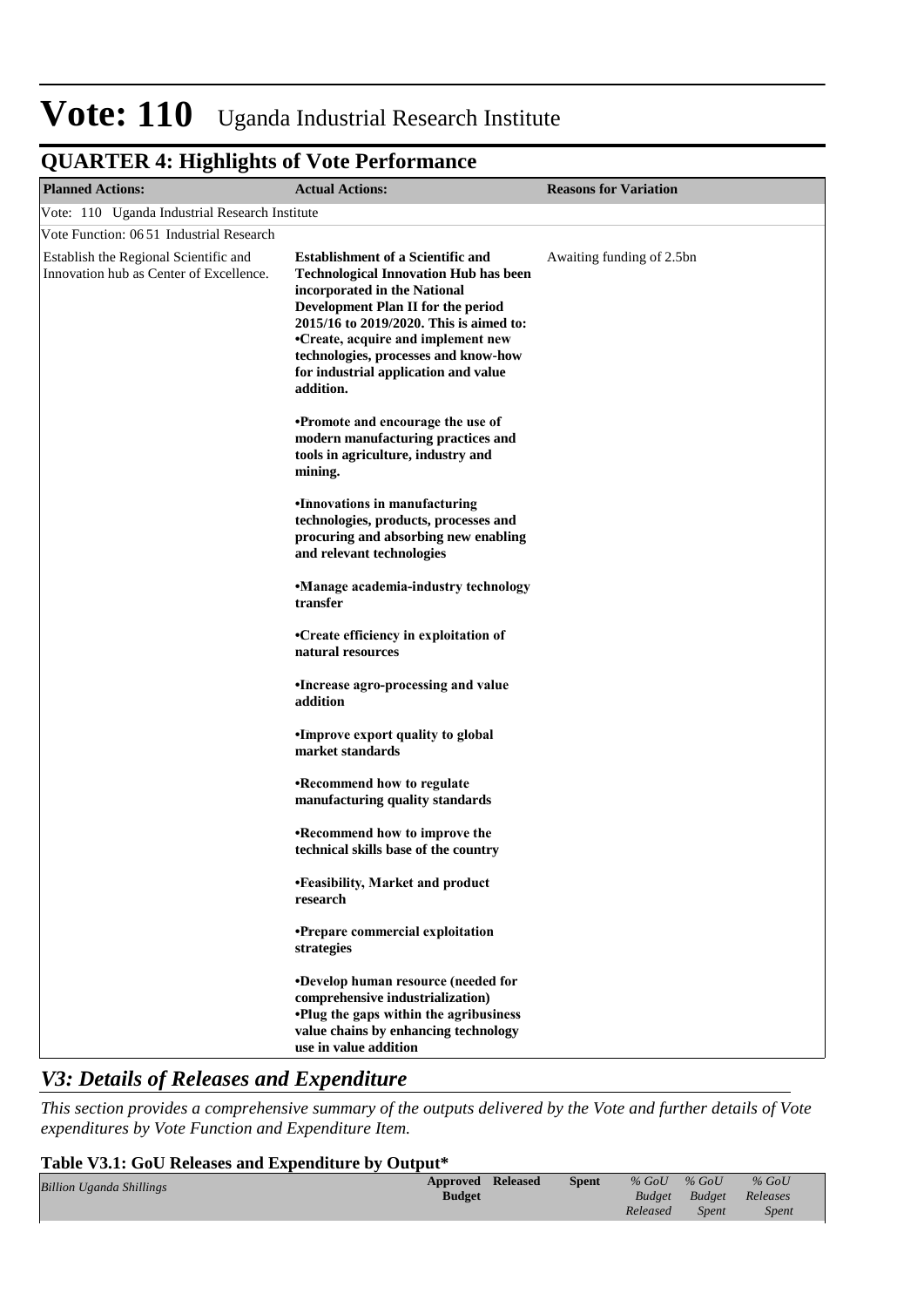### **QUARTER 4: Highlights of Vote Performance**

| <b>Billion Uganda Shillings</b>                                 | Approved      | <b>Released</b> | <b>Spent</b> | $%$ GoU       | $%$ GoU       | $%$ GoU      |
|-----------------------------------------------------------------|---------------|-----------------|--------------|---------------|---------------|--------------|
|                                                                 | <b>Budget</b> |                 |              | <b>Budget</b> | <b>Budget</b> | Releases     |
|                                                                 |               |                 |              | Released      | <i>Spent</i>  | <i>Spent</i> |
| VF:0651 Industrial Research                                     | 14.24         | 14.23           | 14.23        | <b>99.9%</b>  | 99.9%         | 100.0%       |
| Class: Outputs Provided                                         | 10.32         | 10.18           | 10.19        | 98.6%         | 98.8%         | 100.1%       |
| 065101 Administation                                            | 5.92          | 5.90            | 5.90         | 99.8%         | 99.7%         | 100.0%       |
| 065102 Research and Development                                 | 1.56          | 1.56            | 1.58         | $100.0\%$     | 100.8%        | 100.8%       |
| 065103 Industrial Incubation                                    | 1.58          | 1.53            | 1.54         | 97.1%         | 97.7%         | 100.5%       |
| 065104 Maintenance - Civil works                                | 0.52          | 0.50            | 0.50         | 96.0%         | 96.2%         | $100.2\%$    |
| 065105 Maintenance - Machinery and Equipment                    | 0.60          | 0.55            | 0.54         | 90.8%         | 89.3%         | 98.3%        |
| 065106 Student Industrial Training and Capacity Building        | 0.12          | 0.12            | 0.12         | 96.3%         | 96.2%         | 100.0%       |
| 065108 Popularization of research and technologies              | 0.02          | 0.02            | 0.02         | $100.0\%$     | 99.7%         | 99.7%        |
| Class: Capital Purchases                                        | 3.92          | 4.05            | 4.04         | 103.2%        | 102.9%        | 99.7%        |
| 065172 Government Buildings and Administrative Infrastructure   | 0.54          | 0.84            | 0.82         | 154.5%        | 151.7%        | 98.2%        |
| 065176 Purchase of Office and ICT Equipment, including Software | 0.09          | 0.09            | 0.09         | $100.0\%$     | 100.0%        | 100.0%       |
| $065177$ Purchase of Specialised Machinery & Equipment          | 3.29          | 3.12            | 3.12         | 94.8%         | 94.9%         | 100.1%       |
| <b>Total For Vote</b>                                           | 14.24         | 14.23           | 14.23        | 99.9%         | 99.9%         | 100.0%       |

*\* Excluding Taxes and Arrears*

### **Table V3.2: 2014/15 GoU Expenditure by Item**

| <b>Billion Uganda Shillings</b>                           | <b>Approved</b><br><b>Budget</b> | <b>Releases</b> | <b>Expend-</b><br>iture | % Budged<br><b>Released</b> | % Budget<br><b>Spent</b> | %Releases<br><b>Spent</b> |
|-----------------------------------------------------------|----------------------------------|-----------------|-------------------------|-----------------------------|--------------------------|---------------------------|
| <b>Output Class: Outputs Provided</b>                     | 10.32                            | 10.18           | 10.19                   | 98.6%                       | 98.8%                    | 100.1%                    |
| 211102 Contract Staff Salaries (Incl. Casuals, Temporary) | 5.29                             | 5.29            | 5.29                    | 100.0%                      | 100.0%                   | 100.0%                    |
| 211103 Allowances                                         | 0.10                             | 0.10            | 0.10                    | 100.0%                      | 100.0%                   | 100.0%                    |
| 212101 Social Security Contributions                      | 0.53                             | 0.53            | 0.53                    | 100.0%                      | 100.0%                   | 100.0%                    |
| 213001 Medical expenses (To employees)                    | 0.20                             | 0.20            | 0.20                    | 100.0%                      | 100.0%                   | 100.0%                    |
| 221001 Advertising and Public Relations                   | 0.03                             | 0.03            | 0.03                    | 100.0%                      | 100.0%                   | 100.0%                    |
| 221002 Workshops and Seminars                             | 0.00                             | 0.00            | 0.00                    | 50.0%                       | 50.0%                    | 100.0%                    |
| 221003 Staff Training                                     | 0.16                             | 0.16            | 0.16                    | 100.0%                      | 100.0%                   | 100.0%                    |
| 221004 Recruitment Expenses                               | 0.00                             | 0.00            | 0.00                    | 0.0%                        | 0.0%                     | N/A                       |
| 221007 Books, Periodicals & Newspapers                    | 0.03                             | 0.03            | 0.03                    | 100.0%                      | 99.8%                    | 99.8%                     |
| 221009 Welfare and Entertainment                          | 0.08                             | 0.08            | 0.08                    | 100.0%                      | 100.0%                   | 100.0%                    |
| 221011 Printing, Stationery, Photocopying and Binding     | 0.01                             | 0.01            | 0.02                    | 100.0%                      | 118.8%                   | 118.8%                    |
| 221012 Small Office Equipment                             | 0.03                             | 0.03            | 0.03                    | 100.0%                      | 100.0%                   | 100.0%                    |
| 221017 Subscriptions                                      | 0.01                             | 0.01            | 0.01                    | 100.0%                      | 120.1%                   | 120.1%                    |
| 222001 Telecommunications                                 | 0.07                             | 0.07            | 0.07                    | 100.0%                      | 100.0%                   | 100.0%                    |
| 222002 Postage and Courier                                | 0.00                             | 0.00            | 0.00                    | 50.0%                       | 50.0%                    | 100.0%                    |
| 222003 Information and communications technology (ICT)    | 0.04                             | 0.04            | 0.04                    | 100.0%                      | 100.0%                   | 100.0%                    |
| 223001 Property Expenses                                  | 0.10                             | 0.10            | 0.10                    | 100.0%                      | 100.0%                   | 100.0%                    |
| 223002 Rates                                              | 0.05                             | 0.05            | 0.05                    | 100.0%                      | 100.0%                   | 100.0%                    |
| 223004 Guard and Security services                        | 0.14                             | 0.14            | 0.14                    | 100.0%                      | 100.0%                   | 100.0%                    |
| 223005 Electricity                                        | 0.54                             | 0.54            | 0.54                    | 100.0%                      | 100.0%                   | 100.0%                    |
| 223006 Water                                              | 0.13                             | 0.13            | 0.13                    | 100.0%                      | 100.0%                   | 100.0%                    |
| 223007 Other Utilities- (fuel, gas, firewood, charcoal)   | 0.13                             | 0.12            | 0.12                    | 96.0%                       | 96.0%                    | 100.0%                    |
| 224001 Medical and Agricultural supplies                  | 0.25                             | 0.25            | 0.25                    | 100.0%                      | 100.1%                   | 100.1%                    |
| 224004 Cleaning and Sanitation                            | 0.14                             | 0.14            | 0.14                    | 100.0%                      | 104.3%                   | 104.3%                    |
| 224005 Uniforms, Beddings and Protective Gear             | 0.08                             | 0.08            | 0.09                    | 100.0%                      | 106.8%                   | 106.8%                    |
| 224006 Agricultural Supplies                              | 0.55                             | 0.53            | 0.53                    | 95.4%                       | 96.3%                    | 100.9%                    |
| 226001 Insurances                                         | 0.04                             | 0.04            | 0.04                    | 100.0%                      | 100.0%                   | 100.0%                    |
| 227001 Travel inland                                      | 0.01                             | 0.01            | 0.01                    | 100.0%                      | 100.0%                   | 100.0%                    |
| 227002 Travel abroad                                      | 0.19                             | 0.19            | 0.19                    | 100.0%                      | 100.0%                   | 100.0%                    |
| 227003 Carriage, Haulage, Freight and transport hire      | 0.01                             | 0.01            | 0.01                    | 100.0%                      | 100.0%                   | 100.0%                    |
| 227004 Fuel, Lubricants and Oils                          | 0.24                             | 0.24            | 0.24                    | 100.0%                      | 100.0%                   | 100.0%                    |
| 228001 Maintenance - Civil                                | 0.05                             | 0.05            | 0.05                    | 100.0%                      | 100.0%                   | 100.0%                    |
| 228002 Maintenance - Vehicles                             | 0.24                             | 0.21            | 0.21                    | 88.9%                       | 88.5%                    | 99.5%                     |
| 228003 Maintenance – Machinery, Equipment & Furniture     | 0.85                             | 0.77            | 0.76                    | 90.7%                       | 89.7%                    | 98.8%                     |